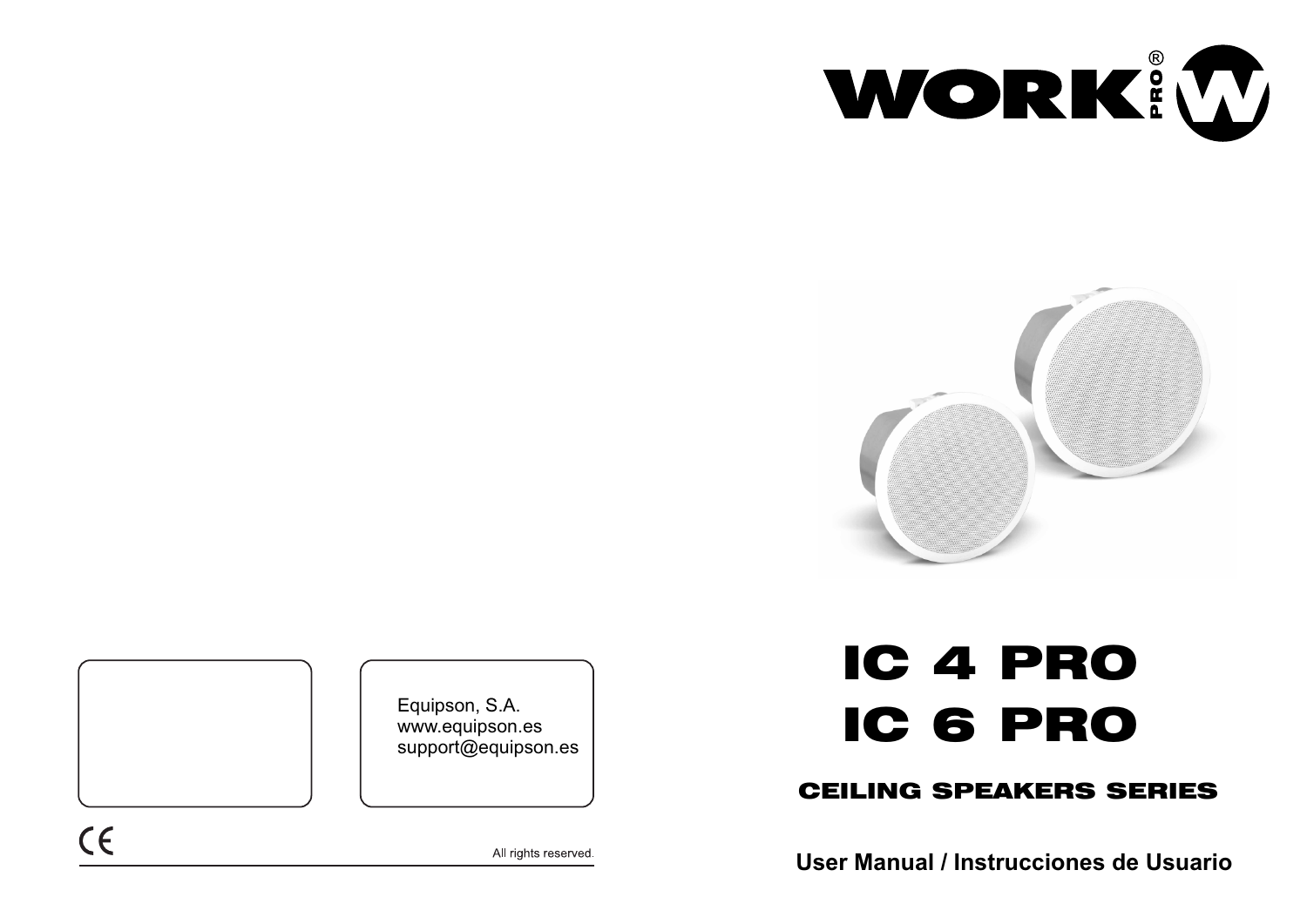## CEILING SPEAKERS

## ALTAVOCES DE TECHO

**ENGLISH Page 1**

# **CASTELLANO Página 3**



This symbol on the product or on its packaging indicates that this product shall not be trated as household waste. Instead it shall be handed over to the applicable collection point for the recycling of electrical an electronic equipment. By ensuring this product is disposed of correctly, you will help prevent potential negative consequences for the environment and human health, which could otherwise be caused by inappropriate waste handling of this product. The recycling of amterials will help to conserve natural<br>resources. For more detailed information sabout recycling of this product,<br>please contact your local city office, your household waste disposal serv or the shop where you purchased the product.



Este símbolo en su equipo o embalaje, indica que el presente producto no puede ser tratado como residuos domésticos normales, sino que deben entregarse en el correspondiente punto de recogida de equipos electrónicos y eléctricos. Asegurándose de que este producto es desechado correctamente, Ud. está ayudando a prevenir las consecuencias negativas para el medio ambiente y la salud humana que podrían derivarse de la incorrecta manipulación de este producto. EL reciclaje de materiales ayuda a conservar las reservas naturales. Para recibir más información, sobre el reciclaje de este producto, contacte con su ayuntamiento, su punto de recogida más cercano o el distribuidor donde adquirió el producto.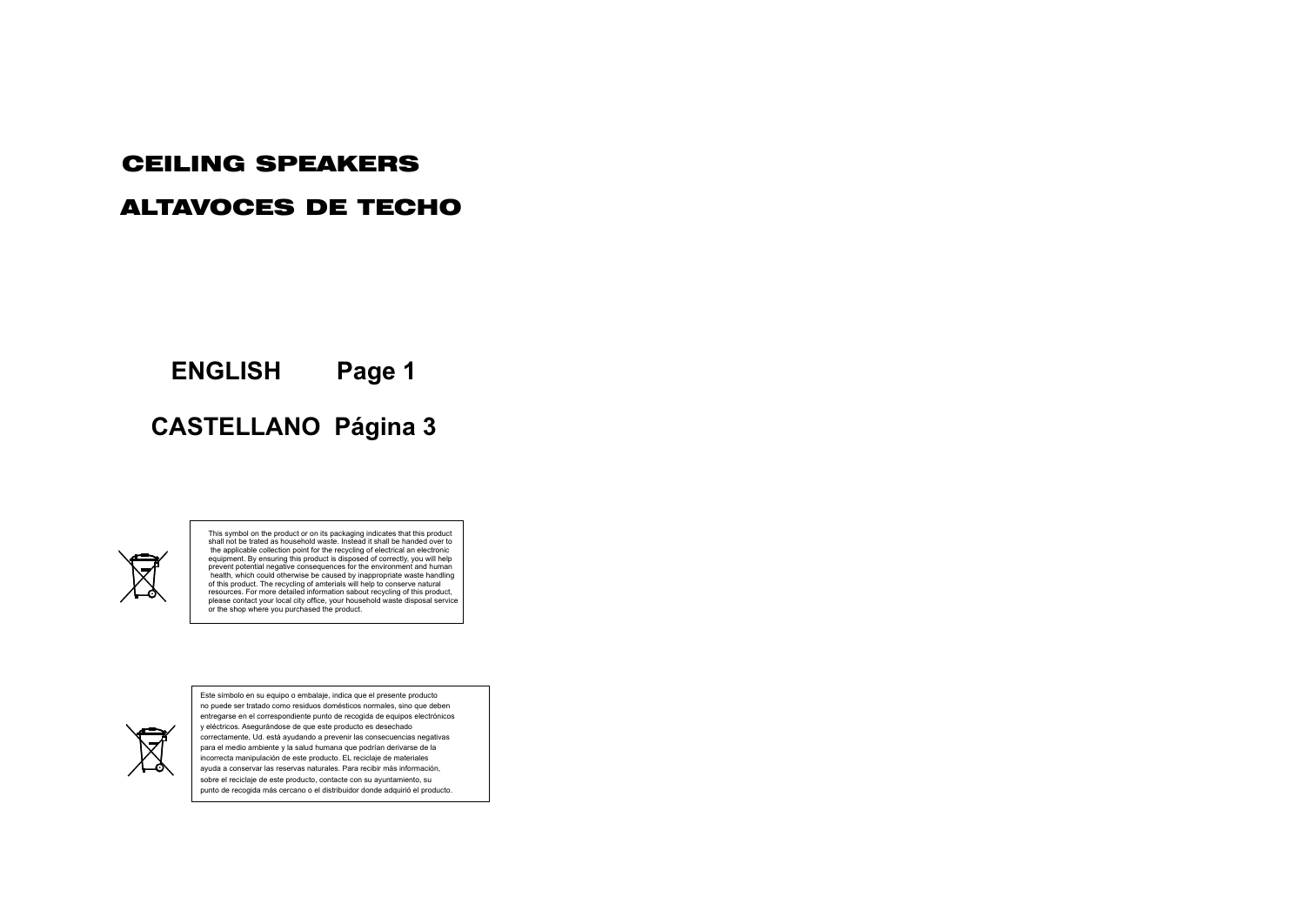### **IC 4 PRO**

#### **Especificaciones**

| 100 V(8W, 4W, 2W, 1W) |
|-----------------------|

#### **IC 6 PRO**

#### **Especificaciones**

| 100 V(50W, 30W, 15W, 5W) |
|--------------------------|



*Diseño y especificaciones sujetas a cambio sin previo aviso*

# **IC 4/6 PRO Ceiling Speakers Series** WORKIM

These in-wall, or in-ceiling, speakers are designed to accurately reproduce music, including today's demanding digital signals. In-wall speakers are designed so that the wall and the space behind it actually become the speaker cabinet. Mounted flush to the wall, they require absolutely no floor space. The frames and grilles may be painted to blend with any decor. The discrete, com-pact format is ideal for many applications where traditional speakers would be impractical or impossible. In-wall speakers may be used independently where space is a consideration, or to bring music to additional rooms in the house. They can also be used to enhance and enrich subwoofer and surround sound systems, for which they are especially suited.

#### **Speaker Placement**

Once installed, in-wall speakers are not easily moved or repositioned. Take a little extra time to carefully consider a good speaker location before you begin. Each room is unique, so decide what works best for you. Unlike traditional speakers, in-walls mount flush and cannot be angled or aimed back into the listening area from the corners of a room. As a general rule, the speakers should be mounted close to, or above, ear level, and at least one-third of the distance from the corner of the room to the center of the wall or ceiling in which you will mount them.

Allow at least 1' $z$ " of clearance between the cut out and any studs or joists for the mounting hardware to work properly. A mounting depth of 175 mm measured from the face of the wall is also required. The speaker location and associated mounting hardware should not conflict with any existing wires or pipes.

#### **Hooking Up The Wires**

The terminals will accommodate up to 16-gauge speaker wire, which should be used for longer connections (greater than 50 feet of wire). For shorter distances, 18 or 20 gauge speaker wire will be adequate. Leave about two feet of extra wire at the speaker end to make installation and positioning of the speaker easier. Do not use staples, nails or other metal objects to secure the speaker wire. The resulting short circuit could affect your system's performance, and could also damage components in your system, espe-cially the amplifier. You will get the best sound quality and least amount of hum by keeping the speaker wires away from other electrical wires and cables.

When connecting your in-wall speaker, it is very important to retain the correct polarity. To do this, be sure that the wire attached to the right power "top" of audio transformer on the speaker connects to the "+", red, positive or hot terminal on the amplifier. Similarly, the "C", black, negative or ground terminal of audio transformer on the speaker must connect to the respective "-", black, negative or ground terminal on the amplifier.

#### **Mounting the Speaker**

Yes, you will be cutting a hole in the wall. With the right tools and a little extra care and preparation, installing the in-wall speaker can be both quick and easy. Carefully cut out the hole drawn on the paper template at the perforated edge labeled "CUT HERE FOR MOUNTING TEMPLATE". (Note: The inside ring on the template can be used to shield the woofer while you paint the frame.) Next, position the template (now a border) where you have chosen to mount the speaker, and trace along the inside edge. Make your cuts along this line. A utility knife will make the cleanest cuts in drywall. A keyhole saw or an electric jigsaw may also be used. Try to keep the cuts neat, however the frame will overlap the hole to hide any rough edges. At this point, with the wall open, run the speaker wires into position, and again, leave about two feet of extra wire at the opening.

Remove the grille from the frame by pressing the quick-turn mounting screws from the back of the speaker into the grille itself. **Remove the thin piece of foam positioned under the grille, which was used to protect the speaker during transport.** 

Attach the speaker wires to the speaker. With the grille removed, insert the speaker into the mounting hole. Use a phillips head screwdriver to turn the screw slowly clockwise. The quick-turn mounting system and frame will sandwich or clamp around the wall to hold the speaker in place. Do not overtighten. If you are unsure, consult a professional contractor.

#### **Installing The Grille**

The metal grille, as well as the frame, may be painted to match any room. If you choose to paint them, do so before attaching the grille to the speaker. The grille is held in place by a friction fit and is difficult to remove once the speaker is installed. If the grille feels a little loose, or you are concerned about a grille falling from a ceiling installation, we have provided a small amount of putty, which you can apply (sparingly) to the inside rim of the speaker before you insert the grille. The putty acts as an additional adhesive between the grille and the frame.